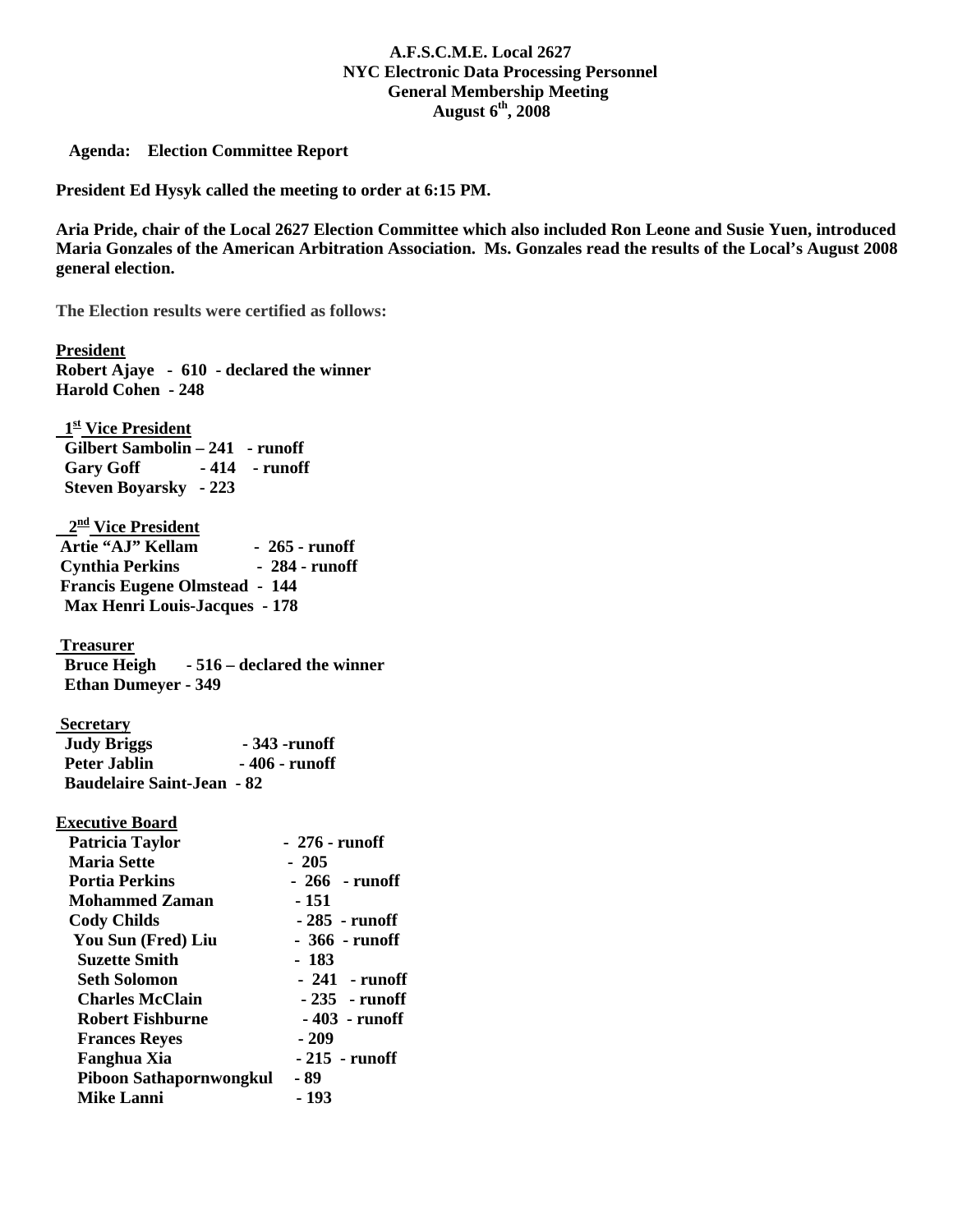**Trustee**

 **Leslye Simmons – 366** 

 **Norman Horowitz – 439 – declared winner** 

**DC 37 Delegate**

| - 268 - declared winner          |
|----------------------------------|
| - 194                            |
| - 227                            |
| - 185                            |
| - declared winner<br>- 338       |
| - 227                            |
| - 321 - declared winner          |
| $-241$                           |
| - 366<br>- declared winner       |
| $-249$                           |
| - 165                            |
| $-250$                           |
| - 294<br>- declared winner       |
| $-218$                           |
| - 66                             |
| - 97                             |
| $-302$<br>- declared winner      |
| - 412<br>- declared winner       |
| - 146                            |
| - 176                            |
| - 105                            |
| $-106$                           |
| $-220$                           |
| Piboon Sathapornwongkul<br>- 194 |
|                                  |

| <b>New York City Central Labor Council Delegate</b> |  |
|-----------------------------------------------------|--|
|-----------------------------------------------------|--|

| <b>Robert Fishburne</b>        | - 323 - declared winner |
|--------------------------------|-------------------------|
| Peter Jablin                   | - 329 - declared winner |
| <b>Suzette Smith</b>           | $-271$                  |
| <b>Bruce Heigh</b>             | $-320$                  |
| <b>Andrea Bobrow</b>           | 291                     |
| Patricia Taylor                | - 339 – declared winner |
| <b>Brian Franklyn</b>          | 67                      |
| <b>Raymond Falcon</b>          | - 130                   |
| <b>Baudelaire Saint-Jean</b>   | - 179                   |
| <b>Max Henri Louis-Jacques</b> | - 106                   |

**Aria Pride said that 903 ballots were mailed back. She said that the runoff ballots will be mailed out on August**  8<sup>th</sup>, 2008. The deadline for the return of runoff ballots is August 28<sup>th</sup>, 2008, 9 a.m.

**Aria said that an AFSCME hearing on Cynthia Perkins' eligibility to run for office will be held in the coming weeks.** 

**Robert Fishburne made a motion to accept the Election Committee's report. Kate Hollis seconded the motion. Discussion followed.**